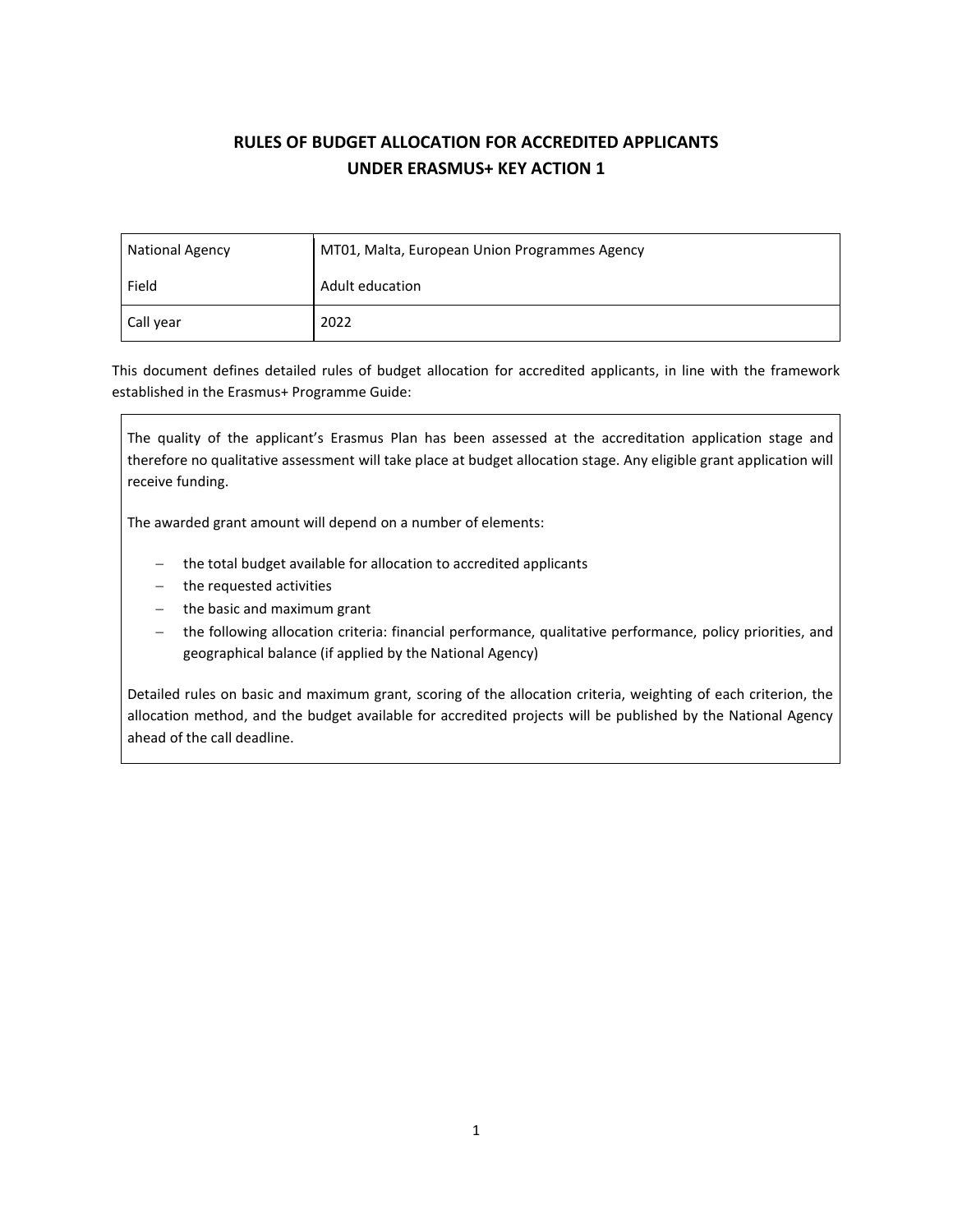# **1. AVAILABLE BUDGET**

The available budget will be apportioned between the applicable allocation criteria in the following way<sup>2</sup>:

| Basic grants and financial performance                              | At least $£22,000$ |
|---------------------------------------------------------------------|--------------------|
| Qualitative performance and policy priorities   At least $£130,000$ |                    |

In addition, the following amount will be reserved for budget categories based on reimbursement of real costs:

| Inclusion support for participants and<br>exceptional costs | €3,000 |
|-------------------------------------------------------------|--------|
|                                                             |        |

In case of need, the National Agency may further increase the reserved amount. If part of the reserved funds is left unused, the National Agency may distribute them through a second allocation exercise.

# **2. ESTIMATING THE BUDGET REQUIRED TO IMPLEMENT THE REQUESTED ACTIVITIES**

The National Agency will calculate the budget required to implement activities requested by each applicant. The estimation of the required budget will be done on the basis of unit costs defined in the Programme Guide and historical data on grants for similar activities.

A standardised estimation cannot be performed for costs that are highly dependent on each specific case, namely inclusion support for participants and exceptional costs. Requests for these types of costs will be assessed based on the description, justification and estimated amount provided by the applicant as part of the application. In addition, beneficiaries can make further requests for these types of costs during the first 12 months of project implementation by submitting a written request to the National Agency. A limit on the total amount of additional funds that can be requested may apply, as defined in the relevant grant agreement.

In all cases, the awarded grant shall not be higher than the estimated budget required to implement all activities requested by the applicant.

 $1$  The final allocated budget may be lower than the specified amount if all applicants have been awarded the maximum amount according to the rules set out in this document. If additional funding becomes available, the National Agency may increase the available budget.

<sup>&</sup>lt;sup>2</sup> Exceptionally, the specified amounts may be lowered if the budget required for inclusion support and exceptional costs is higher than originally foreseen; if all applicants have already been allocated the maximum amounts according to the rules set out in this document; or if a minor correction is required due to rounding rules.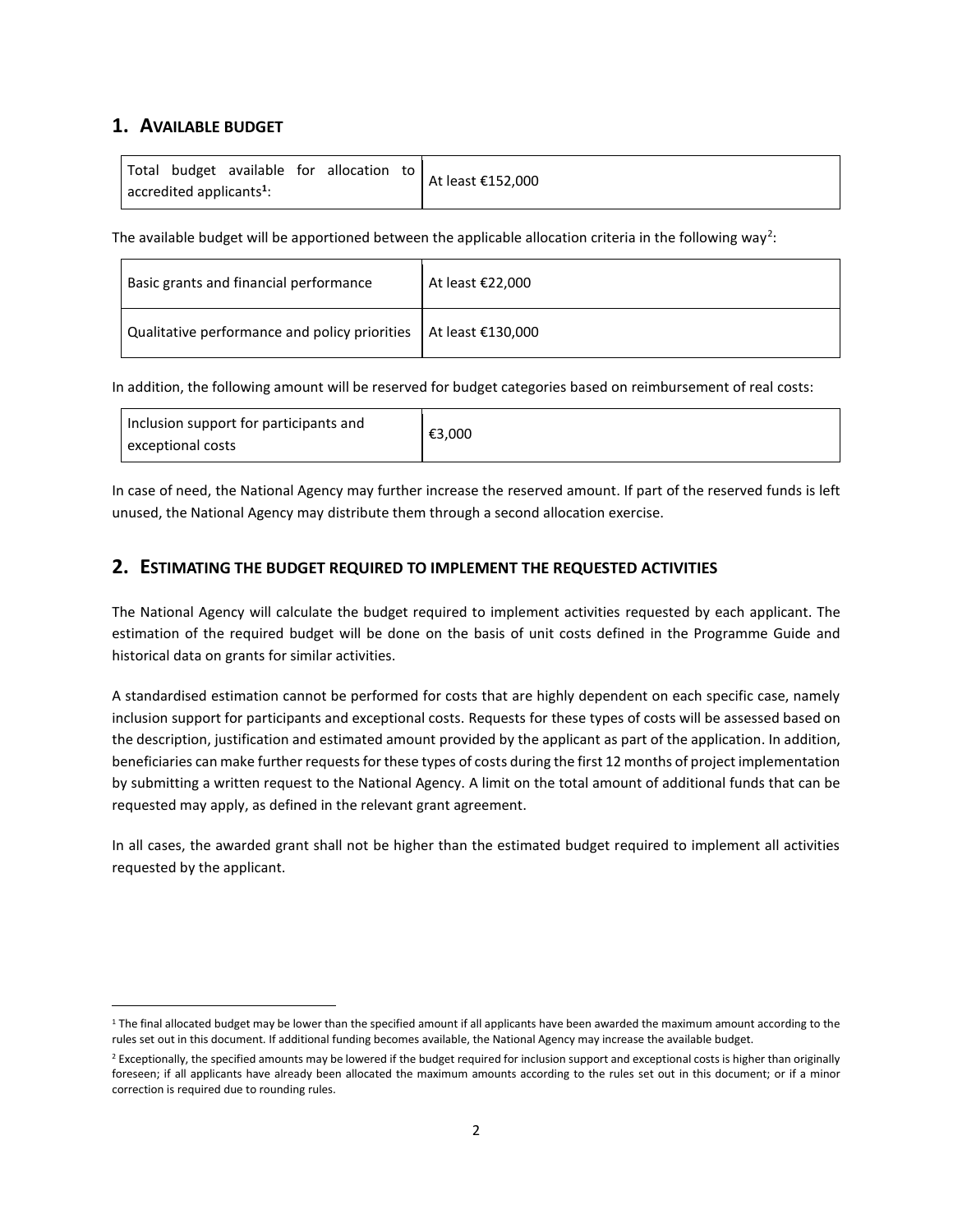#### **2.1. Maximum grant<sup>3</sup>**

The NA is setting a maximum grant of €50,000

As an exception, costs for inclusion support for participants and exceptional costs will not count towards the limits set by the rules on maximum grant.

#### **2.2. Competitive allocation**

If the total budget available for allocation to accredited applicants is not sufficient to provide each applicant with the budget required to implement their requested activities (taking into account the rules on maximum grant defined in this section 2.1), then a competitive allocation will take place as described below in section 3. However, if the total available budget is sufficient to fully address requests of all applicants, then the budget allocation rules described in section 3 will not apply.

# **3. BUDGET ALLOCATION RULES**

Budget allocation will take place in multiple phases. In each phase, the available budget will be divided between eligible applicants based on the described criteria<sup>4</sup>.

Applicants that receive the full budget required to implement their requested activities (or that reach their maximum grant) will not participate in further allocation. Any surplus funds will be divided among other applicants based on the allocation rules as specified for each phase. All allocated amounts will be rounded to the nearest whole Euro.

#### **3.1. First phase: basic grants and financial performance**

A basic grant will be provided to each applicant at the beginning of the allocation process<sup>5</sup>. The purpose of the basic grant is to allow all accredited organisations to implement a minimum number of mobility activities and progress towards the objectives of their Erasmus Plan.

For organisations that have already completed grant agreements under their accreditation, the amount of the basic grant will be linked to their past financial performance to ensure stable and reliable funding for good performers. In this context, financial performance refers to the applicants' ability to fully use the awarded funds, as demonstrated by their results in previous grant agreements.

In Call 2022, criteria on financial performance will not apply because eligible organisations have been newly accredited or have not yet finished their first accredited projects. However, in view of the future calls, applicants should make sure to request an appropriate number of activities according to what they are able to implement.

<sup>&</sup>lt;sup>3</sup> In addition to the general rules on maximum grants, the awarded grant for applicants under observation may be further limited by the National Agency in accordance with the specific decision on establishment of observation measures.

<sup>4</sup> When calculating the applicants' performance, the National Agency may exclude from consideration past projects that have been negatively affected by the COVID-19 pandemic or other events outside of the beneficiary's control (*force majeure*).

<sup>5</sup> Exceptionally, if the basic grant is higher than the maximum grant, then the basic grant will be capped accordingly.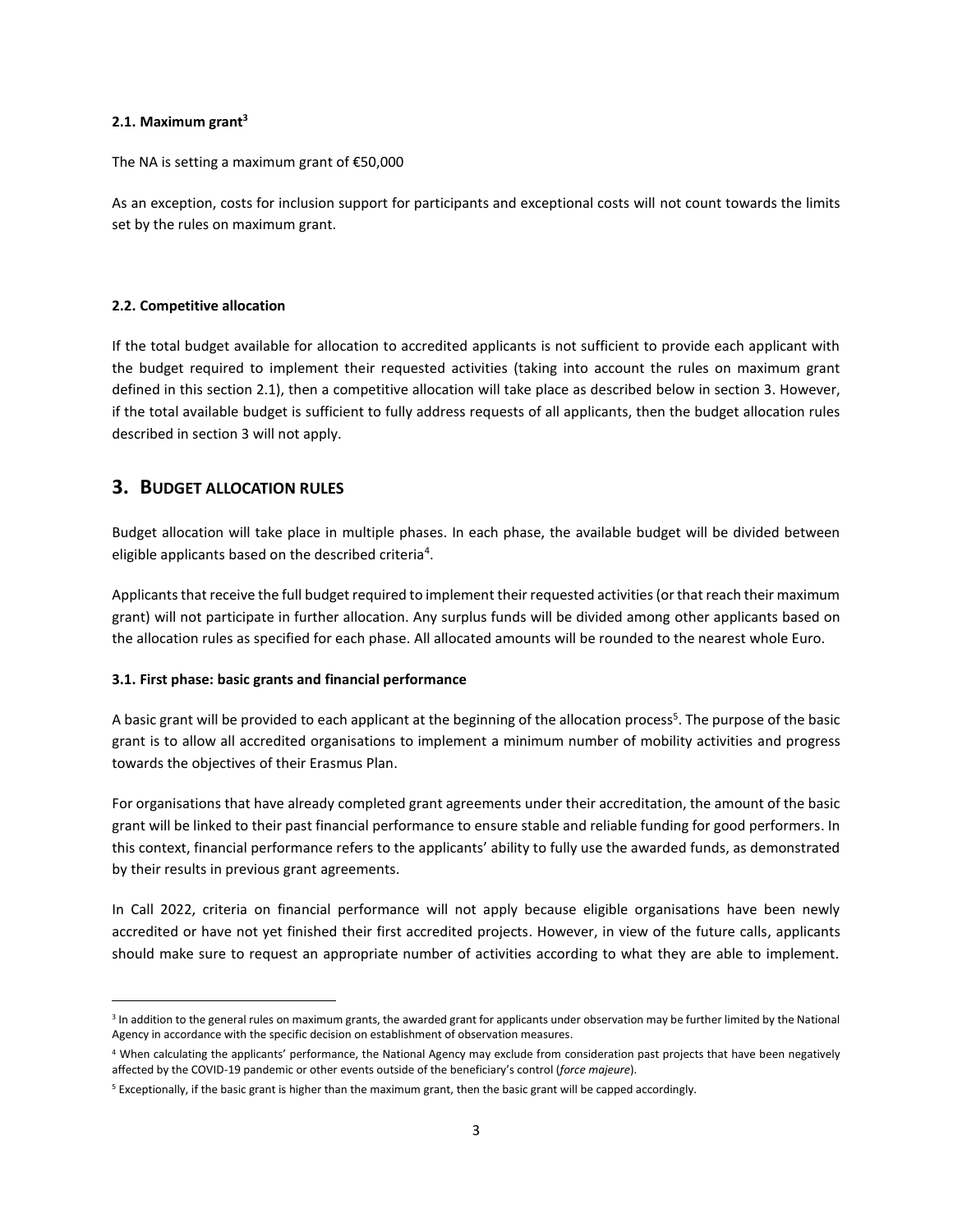Failing to use up the awarded funds during the duration of the grant agreement (maximum 24 months) can lead to low financial performance and therefore a lower grant in future calls.

The basic grant for newly accredited organisations shall be  $\epsilon$  5,000.

The National Agency may increase the basic grant after the submission deadline, in case sufficient funds are available.

### **3.2. Second phase: qualitative performance and policy priorities**

The purpose of the qualitative performance criterion is to ensure that accredited applicants deliver good quality activities and gradually progress towards the objectives of their Erasmus Plan. In addition, applicants may score higher if proposing to implement priority activities.

Budget assigned to this phase will be divided among the applicants in proportion to their score and the estimated budget required to implement their requested activities.

The score of each applicant is calculated in two steps:

- a) The applicant's base score will be equal to the evaluation score of the applicant's accreditation application<sup>6</sup>.
- b) A bonus to the base score will be applied according to the following criteria:
	- − Involvement of participants with fewer opportunities: +1 point per 5% of participants with fewer opportunities out of total participants

# **4. TOTAL AWARDED GRANT AND TARGETS FOR DELIVERY**

For each applicant, the total awarded grant will be the sum of amounts they have received in each allocation phase. If any requests for inclusion support for participants and exceptional costs have been approved by the National Agency, these amounts will be added to the total awarded grant.

Before issuing a grant agreement, the National Agency will calculate appropriate targets for delivery. If the applicant has been awarded the full budget required to implement their requested activities, then the activities requested in the application will become the targets for delivery. If the awarded grant is lower than the full budget required to implement the activities requested in the application, then the targets will also be lowered proportionally to ensure that the applicant is able to deliver them with the awarded budget.

The National Agency can make limited modifications to the proportional adjustment in order to allow for a better fit between the awarded budget and target activities, to ensure coherence with the approved Erasmus Plan, to provide adequate support for priority activities, to maintain at least one participant in each activity type and category requested by the applicant, and to comply with any limitations defined in the Programme Guide.

<sup>&</sup>lt;sup>6</sup> In future calls, qualitative performance will be measured using evaluation results of contract and accreditation reports submitted by the beneficiary.